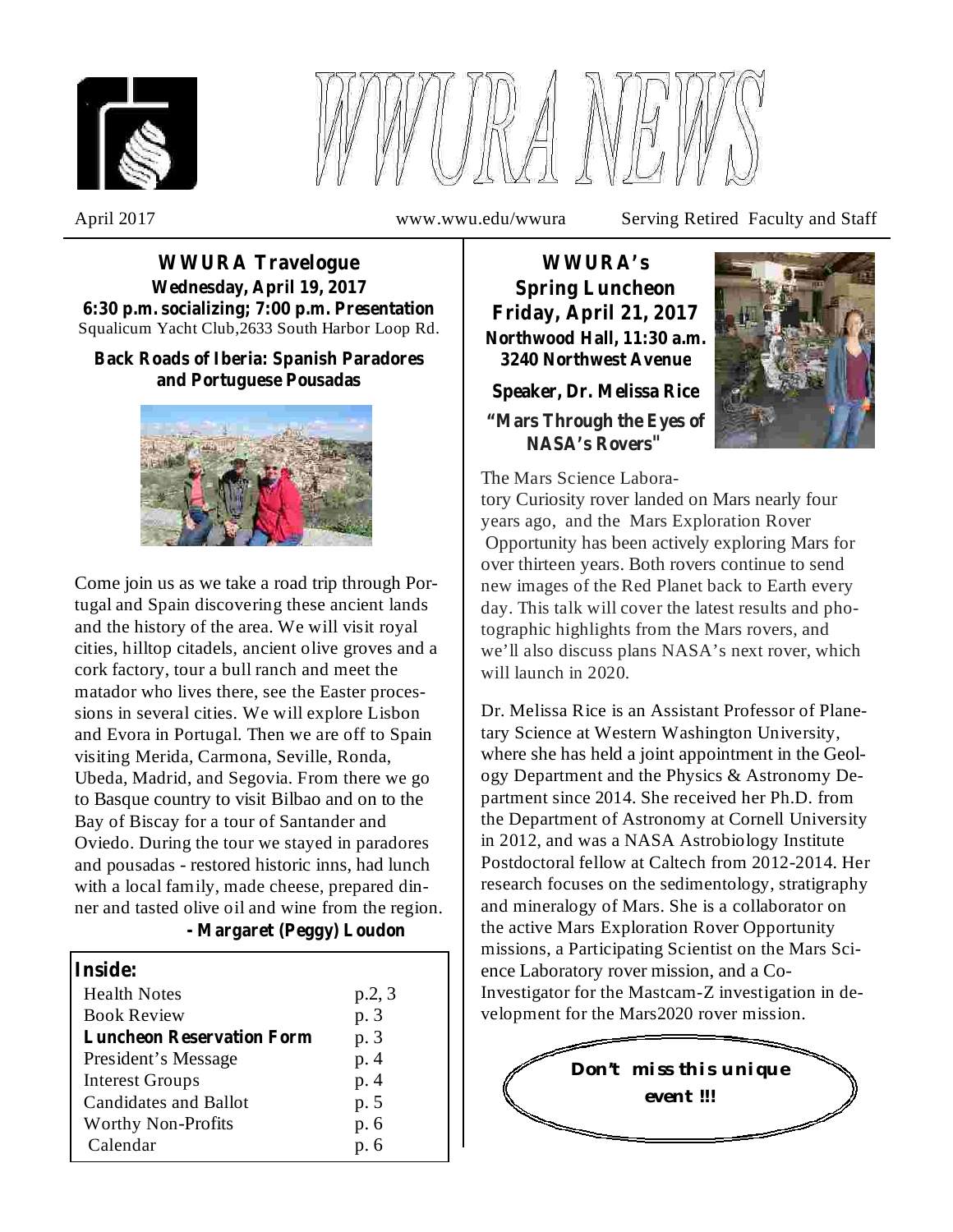# **2017 April Health Notes by Evelyn Ames Living with Arthritis**

Arthritic diseases, of which there are over 100 different types and related conditions, is the leading cause of disability in the United States. Over 54 million people or 23% of all adults have some form of arthritis, which occurs more frequently as people age and is more common in women. Arthritis is reported by at least 1 in 6 adults in every state. The annual direct medical costs are at least \$81 billion. The most common type of arthritis, osteoarthritis, affects over 30 million adults. A person with OA may also have other chronic conditions (particularly heart disease and diabetes). This can present a reduced quality of life, making disease management harder. It becomes important for a person with arthritis to engage in lifestyle activities to manage symptoms of pain, aching, stiffness, and swelling in or around the joints.

#### **Suggestions for managing symptom** s

Be physically active: People with arthritis should try to get at least 150 minutes of physical activity each week. This activity can be done for 30 minutes, 5 days a week, or for as little as 10 minutes at a time. Research shows that exercise is one of the best treatments for osteoarthritis. Exercise can improve mood and outlook, decrease pain, increase flexibility, strengthen the heart and improve blood flow, maintain weight, and promote general physical fitness. Exercise is also inexpensive and, if done correctly, has few negative side effects. The amount and form of exercise prescribed depends on which joints are involved, how stable the joints are, and whether a joint replacement has already been done. Walking, swimming, and water aerobics are a few of the popular types of exercise for people with arthritis and especially osteoarthritis. A person's doctor and/or physical therapist can recommend specific types of exercise. Attention to rest and periods of relief from stress on the joints are important. •

The following types of exercise are part of a well-rounded arthritis treatment plan: **Strengthening exercises** strengthen muscles that support joints affected by arthritis. They can be performed with weights or with exercise bands, or with inexpensive devices that add resistance. Aerobic activities such as brisk shape. Range-of-motion activities keep joints flexible and limber. Balance and agility exercises help walking or low-impact aerobics get the heart pumping and can keep the lungs and circulatory system in maintain daily living skills. •

- Self-management education increases confidence in one's ability to manage arthritis.  $\bullet$
- Maintaining a healthy weight helps protect the body's joints, especially knees and hips. People can reduce risk of knee osteoarthritis by controlling weight and avoiding types of activities that are more likely to cause joint injuries.  $\bullet$
- Educating oneself about anti-inflammatory diets. (See web sites of the Arthritis Foundation that describe various foods, in particular the nightshade family, that may or may not cause inflammation.)  $\bullet$

Recommendations from health care providers (primary care doctor and/or rheumatologist) can motivate people to be physically active and join a self-management education program. People with inflammatory arthritis, like rheumatoid arthritis, have a better quality of life if they are diagnosed early, receive treatment, and learn how to manage their condition. •

- Making changes around the home can help take stress off joints. If house work is causing stress in certain joints, it may necessary adjust the work area or change work tasks.  $\bullet$
- Taking a warm shower in the morning may ease some pain. •
- If prescribed medications, take them when and how they are to be taken.

• Consider Physical therapy. It can help improve muscle strength and the motion of stiff joints as well as balance. If therapy does not make one feel better after 6 to 8 weeks, then it likely will not work at all.

Historical tidbit: Described in ancient Egyptian medical texts, arthritis -- particularly gout -- was one of the earliest diseases to be clinically recognized. Hippocrates (~460-357 BC) differentiated gout from other forms of arthritis, while an ayurvedic medicine text from 123 AD references a disease characterized by swollen, painful joints and occasional fever -- in all likelihood, rheumatoid arthritis (RA). The earliest OA treatments, dating as far back as the Sumerians, were most likely various willow preparations. Willow bark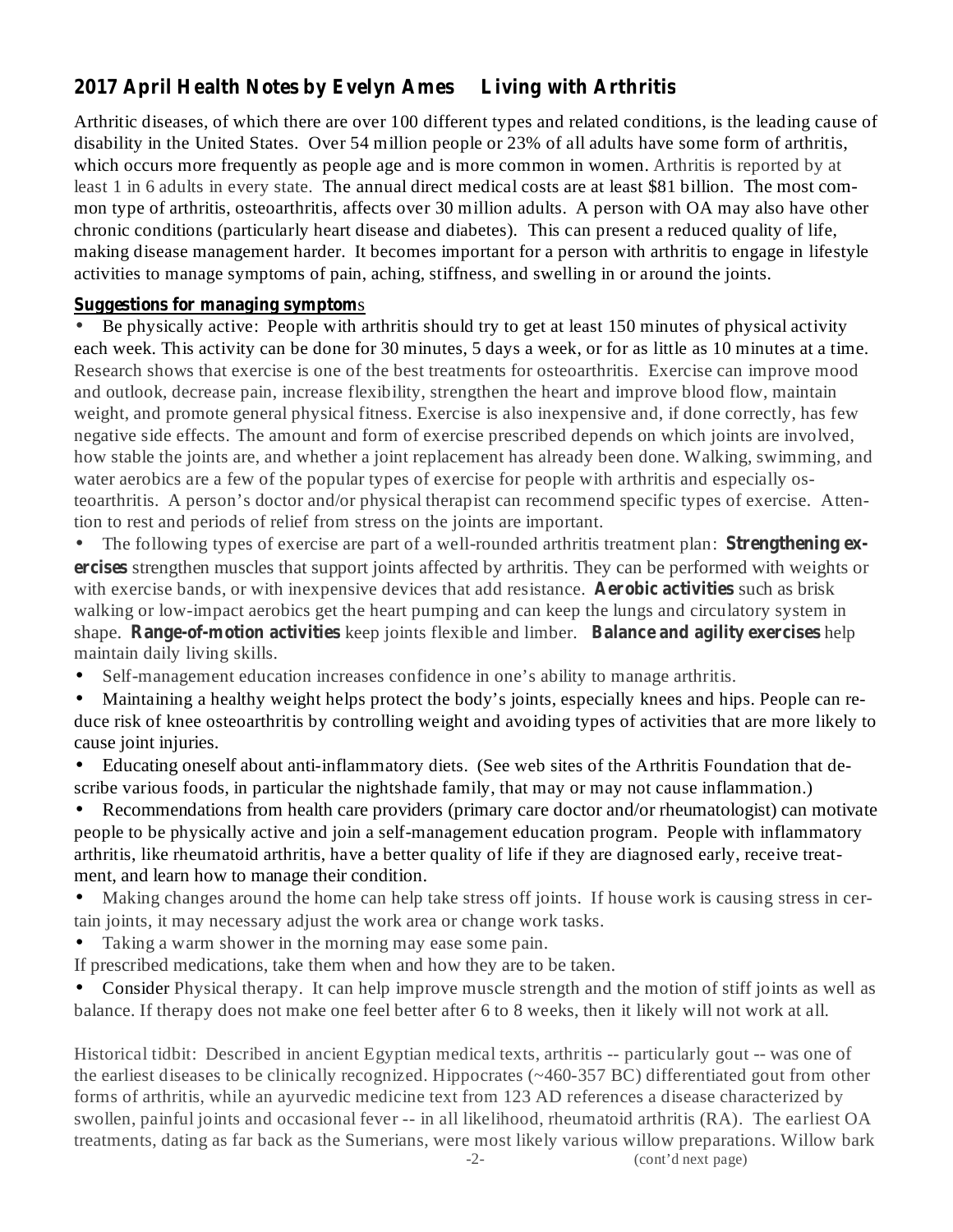### **Health Notes,** *cont'd*

and leaves contain salicylic acid, which the German company Bayer modified to acetylsalicylic acid, or aspirin, in 1897

Resources: https://medlineplus.gov/healthtopics.html

https://www.nih.gov/about-nih/what-we-do/nih-almanac/national-institute-arthritis-musculoskeletal-skindiseases-niams http://www.arthritis.org/about-arthritis/understanding-arthritis/what-is-arthritis.php

https://www.cdc.gov/chronicdisease/resources/publications/aag/arthritis.htm

## **Book Review**

### **by Sebastian Junger – A Review** *Tribe: On Homecoming and Belonging*

This significant and significantly flawed bok is difficult to review, especially in just one page. Early on, Junger—most of us remember him as the author of *The Perfect Storm*—quotes Benjamin Franklin, writing in the 1750s and describing a phenomenon he found troubling—colonial men in meaningful numbers choosing to abandon colonial society to go live with an Indian tribe, with very few Indian men making the reverse choice.

From that starting point Junger taps evolutionary anthropology to ponder this puzzling phenomenon—and proposes that the men are drawn to Indian society by several of its hunter-gatherer, pre-agricultural revolution features. Among them are meaningful social roles (including that of making war in order to protect the tribes source of food, its territory), a less structured, egalitarian society—a feeling of belonging.

From here Junger considers the high incidence of Post Traumatic Stress Disorder among the veterans of our recent and on-going wars. Importantly, Junger spent several months living with US armed forces bivouacked and fighting in a remote and primitive part of Afghanistan, witnessing the close bonding of men in combat. Later he produced two moving film documentaries about this riveting reality.

In Junger's eyes our veterans go through hell in combat survive through unit cohesion in which their lives are significant, have meaning—only to return to a society that seems to them to have no real place for them. For many of them no meaningful job. They go from a tightly cohering reality to one in which they feel themselves to have no connection to society, to be living lives with little meaning.

I think Junger has put his finger on an important flaw in our treatment of veterans. But although his data are real, his stitching them together, his theorizing, seems facile. Several reviewers have taken him to task for just that. Even so, I found *Tribe* to be a fascinating and an eye-opening read.

|  | - Bob McDonnell |
|--|-----------------|
|--|-----------------|

| <b>Reservation Form—WWURA Spring Luncheon</b> |                                                                                                 |  |  |  |
|-----------------------------------------------|-------------------------------------------------------------------------------------------------|--|--|--|
|                                               | 11:30 a.m., Friday, April 21, 2017                                                              |  |  |  |
|                                               | Northwood Hall, 3240 Northwest Avenue                                                           |  |  |  |
|                                               |                                                                                                 |  |  |  |
|                                               |                                                                                                 |  |  |  |
|                                               |                                                                                                 |  |  |  |
|                                               | Make your check payable to WWURA and mail with this form to Chris Gerhold, 829 Racine St., Bel- |  |  |  |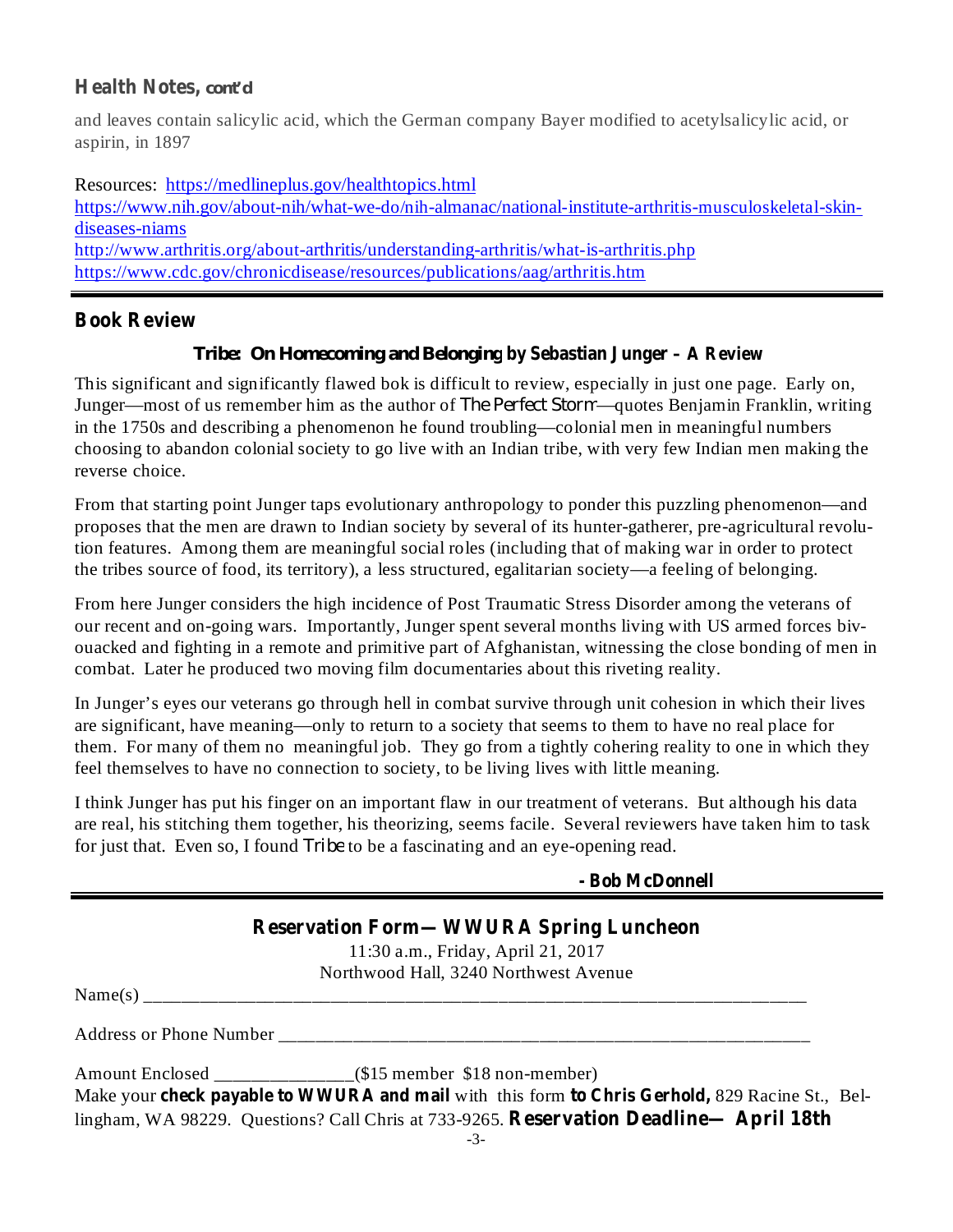## **President's Note**

busy month of April with two WWURA events: the travelogue on Wednesday, April 19th with **Peggy** Loudon presenting at the Squalicum Yacht Club on her travels in Spain and Portugal, and the spring luncheon on Friday, April 21st at Northwood Hall with **Melissa Rice** speaking on the topic, "Mars The large fields of tulips are a sure sign of spring at the nearby Skagit Valley Tulip Festival. So, too, is a through the eyes of NASA's rovers." Detailed information about both speakers and their topics is featured elsewhere in this issue, along with a Reservation Form for the luncheon. Don't forget to send in the reservation and your check by the given deadline.

lots by the indicated deadline. I am also pleased to inform you that **Suzanne Krogh** has been elected by the Board to finish out the term of **Ariel Lennon**, who resigned as a Director earlier this year. Suzanne has It's also that time of year when we ask our membership to elect three new Directors for WWURA. The candidates' biographies are included in this issue, so please read them carefully and then mail in your balbeen serving as Chair of the Travelogue Committee.

Finally, looking ahead just a bit, President Randhawa's Reception and Dinner for New Retirees will be held on May 25th in the Viking Union Multipurpose Room. I hope to see many of you at all three of these spring events. But in the meantime, enjoy all the features of your April WWURA News. What a great time to be seniors with "Active Minds Changing Lives."

**- Ron Ward**

### **APRIL 2017 INTEREST GROUPS**

If you are interested in one of the groups please call or email the contact person.

**BOOK GROUP** --Donna Moore, 360-733-5769 <dfmoore12@gmail.com>

We will meet Tues., April 18th at 2:30 at Donna Moore's home, 1200 Birch Falls Dr.

April's book is *The Underground Railroad* by Colson Whitehead, discussion leader-Chris Gerhold, treats-Barb Evans

May's book is *Joy for Beginners* by Erica Bauermeister, discussion leader-Lina Zeine, treats-Gail Adele

**BRIDGE GROUP**—The bridge group will meet in April, time and place to be announced.

**INFORMAL DINING --** Janet Berg, 360-733-4654, <janetlila@hotmail.com>

**OPERA GROUP**--Evelyn Ames, 360-734-3184, <evelyn.ames@wwu.edu>

Web site for The MET HD: https://www.metopera.org/Season/InCinemas/.

April 22, *Eugene Onegin*

May 13, *Der Rosenkavalier*

Locations for MET HD: Barkley Film Center and Lincoln Theater in Mt. Vernon. Skagit Opera is at McIntyre Hall in Mt. Vernon. At various times the Pickford Film Center offers opera, ballet, and theater productions from Europe venues. The Skagit Opera (now called Pacific Northwest Opera): http://skagitopera.org/performances/

**PLAY READING** —Margaret Woll. 360-734-8427 <mhildeb408@aol.com> We will meet Monday, April 24th at 2:00 at the home of Margaret and John Woll, 208 Highland Drive. We will be reading one of Shakespeare's plays.

**SKIING -** Charlie Way, 360-734-0649 <cybway@aol.com>

**WRITER'S GROUP** -Lynne Masland, 360-676-9821 <lmasland@comcast.net> Meets twice a month. The groups are kept small so there is time for reading and critiquing each other's work.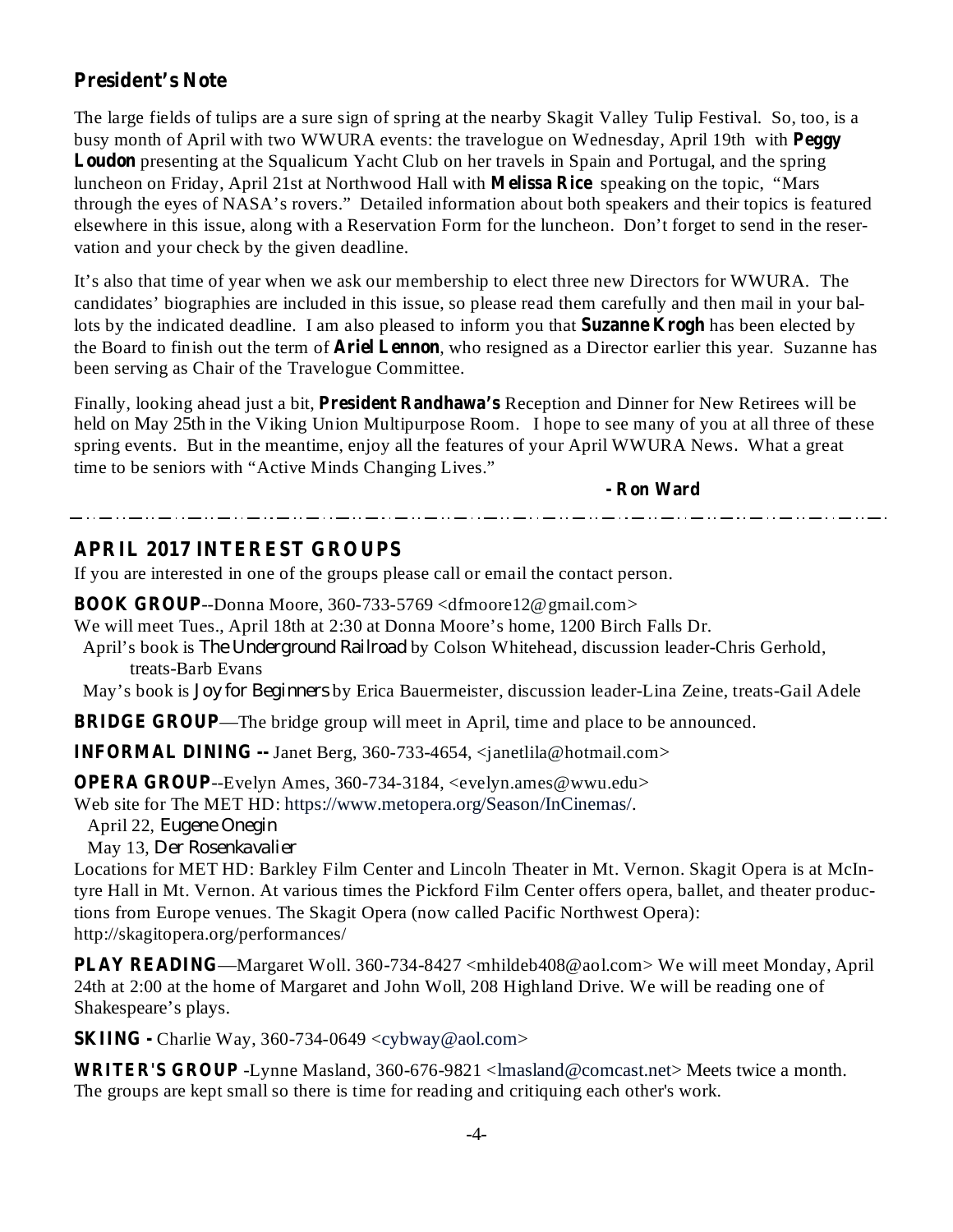## **Get Acquainted with the Candidates**

**Chris Gerhold** was a reading specialist in the Ferndale School District for the majority of her teaching career. As well, she has been involved in several special education programs in Seattle, Tacoma, and Whatcom County. She taught beginning computer classes for teachers and children in the early days of computers in the classroom, and wrote a LOGO computer language manual for teachers and students. Chris has been in Whatcom County for 38+ years, 4 of those years on Lummi Island, and the remainder of the time in Bellingham. She is married to George Gerhold, who taught in the Chemistry Department and who was Associate Dean of Arts and Sciences. She received her undergraduate and masters degrees at WWU. George and Chris have 5 children, 13 grandchildren, and 3 great– grandchildren. Chris enjoys walking, hiking, her strength/conditioning and TaiChi classes, reading, art, travel, Seattle Opera, Bellingham Festival of Music, and being with her family and friends.

**Margaret Woll.** After earning her BA degree at Western, Margaret spent 18 years in various staff positions at Western in the areas of Space & Scheduling, Health Services, and the School of Education. For much of that time she was associated with Upward Bound where she held the positions of Assistant Director and then Interim Director. She has served in various capacities on the boards of numerous organizations; i.e. the Academy for Lifelong Learning, and Whatcom Chorale. She is a past president of the League of Women Voters, and WWURA. For many years, she has been the editor of WWURA's newsletter. She and her husband John, a retired professor of Mathematics at WWU, have enjoyed white water rafting trips, traveling to foreign countries, and singing with the Whatcom Chorale.

**Sam Porter.** Joyce, two young sons and arrived in Bellingham in 1962 after accepting a job in the Industrial Arts Department—at the urging of Claude and Faye Hill who assured us we would love Western; they were right. I taught all sorts of IA and professional education courses, consulted in the public schools, became active in the American Industrial Arts Association, chaired their national convention, and participated in their publications. For eight years I served as chair of the department and watched it morph from teacher preparation to non-teaching options in what became the Department of Technology. In 1974 our family—now including a daughter– migrated to Malaysia where I served as a Program Manager for the U.S. Peace Corps, giving us the opportunity to meet a hundred volunteers spread from Thailand to Singapore. There followed other consulting assignments in Ethiopia, Liberia, Indonesia, and Sumatra. Upon retirement in 1989, we decided to spend our winters in warm San Diego—first on a boat, and then in normal condo living. A year ago, we chose to return to Bellingham, to take up residence across from WWU, and spend our time attending a multitude of campus events. With pleasure, we stay in touch with many WWU grads and former Peace Corps volunteers, and find great pleasure getting reacquainted with former Western colleagues.

### **WWURA Board of Directors Election**

The Nomination Committee presents the following slate of candidates for election to three-year terms on the WWURA Board. If you wish to write in the name of another WWURA member for any of the three positions, you may do so provided you first obtain that person's agreement to serve.

**Please detach and mail your complete ballot to Barbara Evans, 715 N. Garden Street, #502, Belling**ham, WA 98225 by Friday April 21, 2017 OR, if you wish, you may email your choices to her at **<barbandhoward@comcast.net>.**

| <b>Ballot for WWURA Board of Directors</b> |                               |                                      |  |
|--------------------------------------------|-------------------------------|--------------------------------------|--|
| Member-at-Large                            | $\Box$ Chris Gerhold Write In |                                      |  |
| Staff/Administration                       |                               | $\Box$ Margaret Woll Write In $\Box$ |  |
| Faculty                                    | $\Box$ Sam Porter             | Write In $\Box$                      |  |
|                                            |                               | -5-                                  |  |

## **Ballot for WWURA Board of Directors**